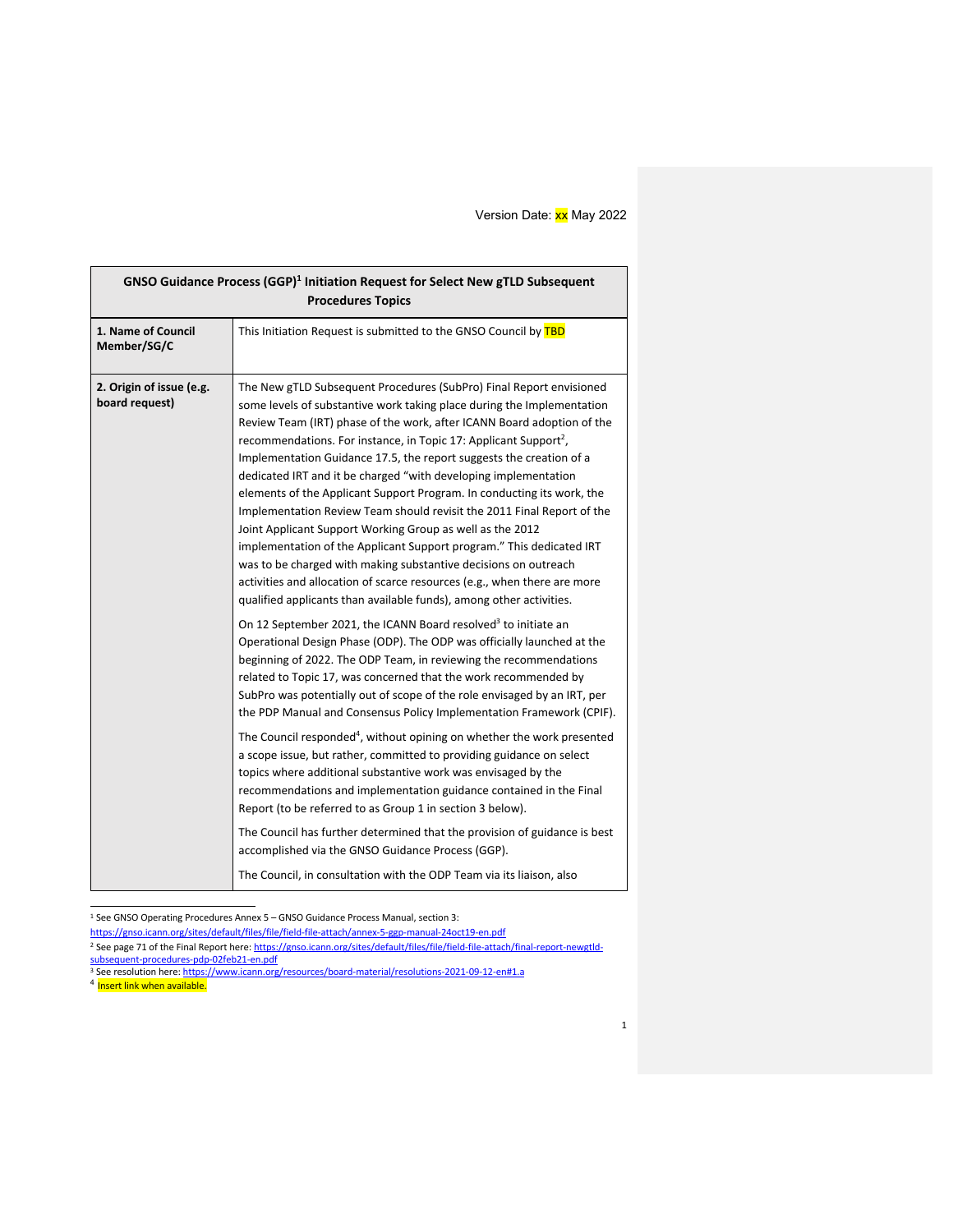|                                                                                                                        | understands that there are a select number of topics and Outputs where<br>additional work may be necessary prior to the official Implementation<br>phase. In these cases, the Council and the ODP Team believe that<br>additional prior guidance will be helpful during an implementation phase<br>(to be referred to as Group 2 in section 3 below).<br>To emphasize, Group 1, which is substantive work that SubPro anticipated,<br>is distinctly different than Group 2, which are other areas where additional<br>work may be necessary.                                                                                                                                                                                                                                                                                                                                                                                                                                                                                                                                                                                                                                                                                                                                                                                                                                                                                                                                                                                                    |
|------------------------------------------------------------------------------------------------------------------------|-------------------------------------------------------------------------------------------------------------------------------------------------------------------------------------------------------------------------------------------------------------------------------------------------------------------------------------------------------------------------------------------------------------------------------------------------------------------------------------------------------------------------------------------------------------------------------------------------------------------------------------------------------------------------------------------------------------------------------------------------------------------------------------------------------------------------------------------------------------------------------------------------------------------------------------------------------------------------------------------------------------------------------------------------------------------------------------------------------------------------------------------------------------------------------------------------------------------------------------------------------------------------------------------------------------------------------------------------------------------------------------------------------------------------------------------------------------------------------------------------------------------------------------------------|
| 3. Scope of the effort<br>(detailed description of<br>the issue or question<br>that the GGP is expected<br>to address) | Group 1:<br>The following Outputs are determined to require additional substantive<br>deliberations per the SubPro Final Report. The relevant Outputs from the<br>SubPro Final Report are referenced and are accompanied by specific<br>tasks to be performed by the GGP and represent the specific scope of<br>work for Group 1.<br>Implementation Guidance 10.2: As the ICANN organization and<br>community incorporate human rights into ICANN's processes in line with<br>the recommendations of CCWG-Accountability Work Stream 2, they<br>should consider the application of this work to elements of the New gTLD<br>Program. Specifically, the Working Group suggests further consideration<br>of applicant freedom of expression rights in the TLD proposed during pre-<br>application through delegation stages of the process. Applicant freedom<br>of expression should be balanced with other third party rights recognized<br>in the 2012 Applicant Guidebook as modified by this PDP, legitimate<br>interests, the principle of fairness, and "generally accepted legal norms of<br>morality and public order that are recognized under principles of<br>international law." For example, it may be beneficial to include concrete<br>case studies or examples in guidance to evaluators and dispute resolution<br>service providers to ensure that criteria are correctly and consistently<br>applied in support of the applicable principles and rights.<br>Tasks:<br>Task 1 - Provide case studies or develop examples of how |
|                                                                                                                        | applicant freedom of expression can be balanced with other<br>third-party rights as described in the Implementation Guidance.                                                                                                                                                                                                                                                                                                                                                                                                                                                                                                                                                                                                                                                                                                                                                                                                                                                                                                                                                                                                                                                                                                                                                                                                                                                                                                                                                                                                                   |
|                                                                                                                        | Task 2 - If feasible, develop criteria, metrics, or some other<br>$\bullet$                                                                                                                                                                                                                                                                                                                                                                                                                                                                                                                                                                                                                                                                                                                                                                                                                                                                                                                                                                                                                                                                                                                                                                                                                                                                                                                                                                                                                                                                     |
|                                                                                                                        | measures to be able to help determine if applicant freedom of                                                                                                                                                                                                                                                                                                                                                                                                                                                                                                                                                                                                                                                                                                                                                                                                                                                                                                                                                                                                                                                                                                                                                                                                                                                                                                                                                                                                                                                                                   |
|                                                                                                                        | expression and other third-party rights are adequately balanced.                                                                                                                                                                                                                                                                                                                                                                                                                                                                                                                                                                                                                                                                                                                                                                                                                                                                                                                                                                                                                                                                                                                                                                                                                                                                                                                                                                                                                                                                                |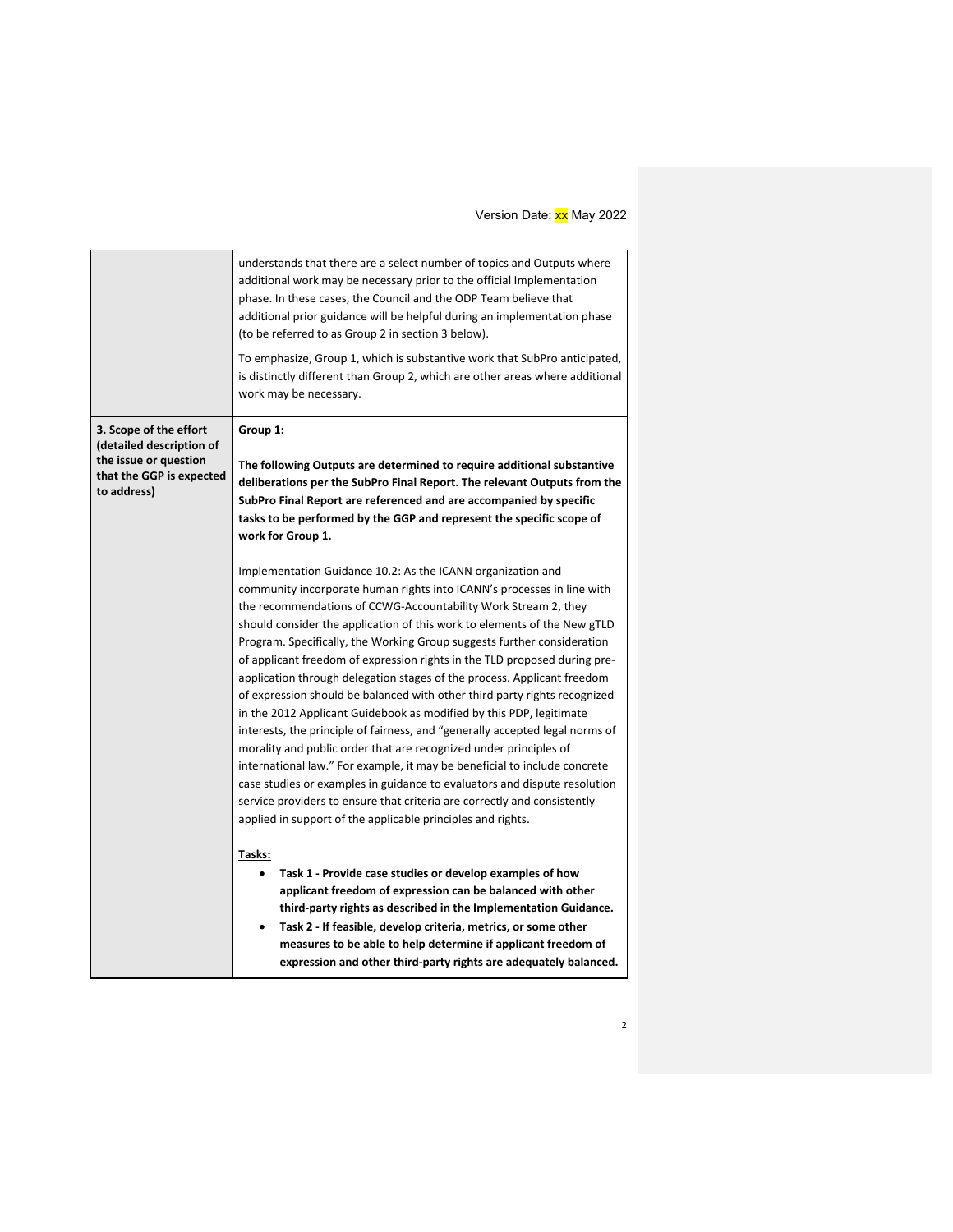Recommendation 17.3: The Working Group recommends that ICANN improve outreach, awareness-raising, application evaluation, and program evaluation elements of the Applicant Support Program, as well as usability of the Program, as proposed in the implementation guidance below.

Implementation Guidance 17.5: A dedicated Implementation Review Team should be established and charged with developing implementation elements of the Applicant Support Program. In conducting its work, the Implementation Review Team should revisit the 2011 Final Report of the Joint Applicant Support Working Group as well as the 2012 implementation of the Applicant Support program.

#### **Tasks:**

• **Task 3 – Review the 2011 Final Report of the Joint Applicant Support Working Group and the 2012 implementation of the Applicant Support program in detail, to serve as resources for other Applicant Support related questions/tasks.**

Implementation Guidance 17.8: In implementing the Applicant Support Program for subsequent rounds, the dedicated Implementation Review Team should draw on experts with relevant knowledge, including from the targeted regions, to develop appropriate program elements related to outreach, education, business case development, and application evaluation. Regional experts may be particularly helpful in providing insight on the development of business plans from different parts of the world.

#### **Tasks:**

• **Task 4 – Working with ICANN org staff as appropriate, identify experts with expertise to aid in tasks 5, 6, and 7.**

Implementation Guidance 17.9: The dedicated Implementation Review Team should seek advice from experts in the field to develop an appropriate framework for analysis of metrics to evaluate the success of the Applicant Support Program. The Working Group identified a nonexhaustive list of potential data points to support further discussion in the implementation phase. The Working Group anticipates that the dedicated IRT will consider how these and other potential metrics may be prioritized: • Awareness and Education:

o number of outreach events and follow up communications with potential applicants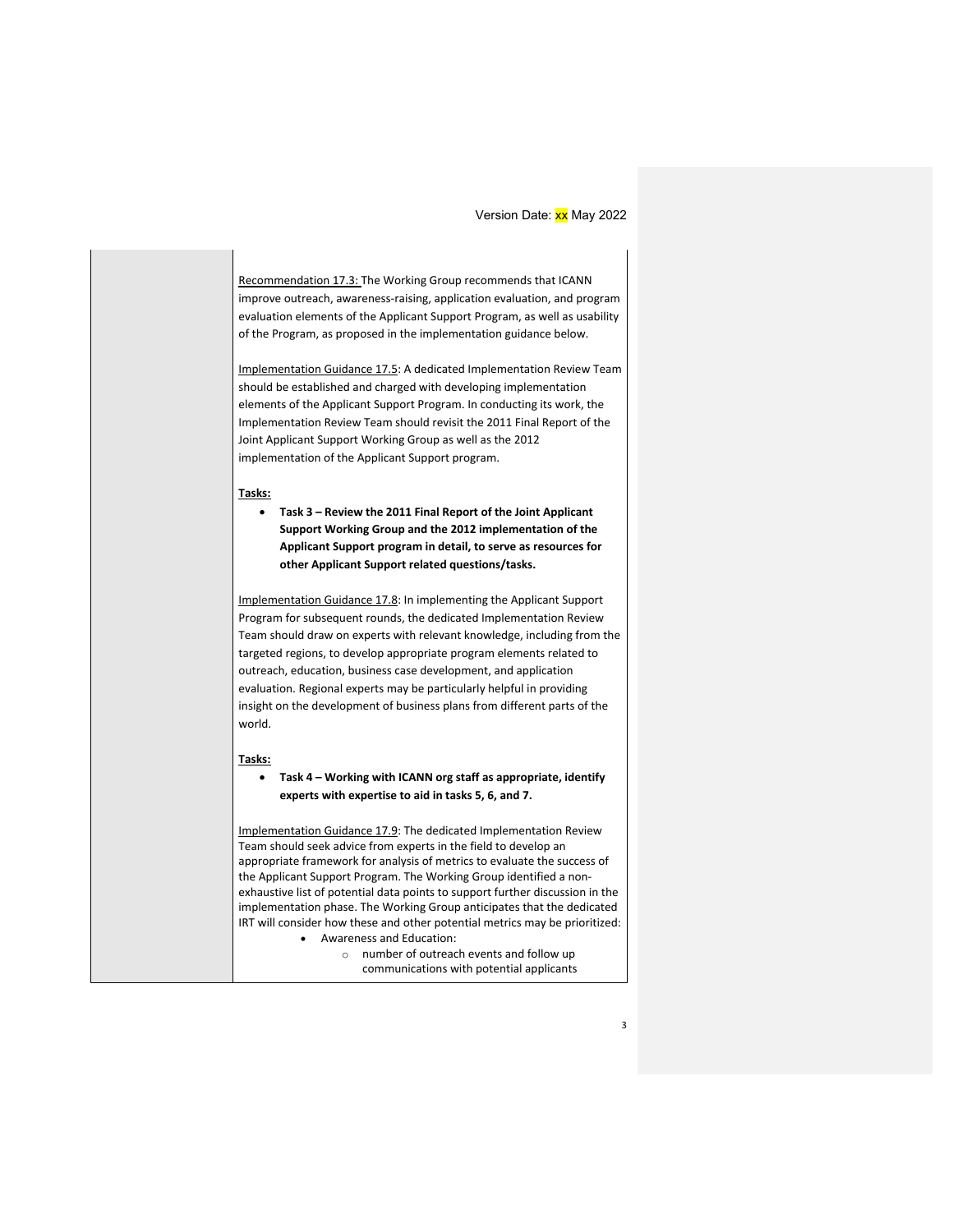| $\circ$ | level of awareness about the New gTLD                        |
|---------|--------------------------------------------------------------|
|         | Program/Applicant Support Program                            |
| $\circ$ | number of enquiries about the program/level of               |
|         | interest expressed/number that considered                    |
|         | applying                                                     |
| $\circ$ | number of applicants                                         |
|         | first-time applicants versus repeat                          |
|         | applicants                                                   |
|         | applicants submitting a single application<br>$\blacksquare$ |
|         | versus portfolio applicants                                  |
|         | applications based on pre-existing                           |
|         | trademarks                                                   |
| $\circ$ | diversity and distribution of the applicant pool:            |
|         | geographic diversity, languages, scripts                     |
|         | Other Elements of Program Implementation:                    |
| $\circ$ | number of ICANN staff members and contractors                |
|         | supporting the Applicant Support Program                     |
| $\circ$ | number of service providers offering pro-bono                |
|         | assistance and value of assistance                           |
|         | offered/provided                                             |
| $\circ$ | number of applicants accessing/using pro-bono                |
|         | assistance                                                   |
| $\circ$ | number of approved applicants for financial                  |
|         | assistance                                                   |
| $\circ$ | number of applicants who received bid credits,               |
|         | multiplier, other and were successful in auction             |
|         | $\circ$ the value of the bid credits, multiplier, other      |
| $\circ$ | number of applicants who withdrew from auction               |
| $\circ$ | number of applicants who entered in to a                     |
|         | business combination or other forms of joint                 |
|         | ventures                                                     |
|         | $\circ$ length of time before any change of ownership        |
|         | occurred                                                     |
|         | Success of Launched gTLD:                                    |
| $\circ$ | The number of registrants of domain names                    |
|         | registered in "regional" TLDs (e.g., TLDs focusing           |
|         | mainly on a local, limited market), keeping in mind          |
|         | that there are other barriers for registrants in             |
|         | developing countries to access domain names,                 |
|         | such as inability to access online payment services          |
|         | and a lack of local registrars.                              |
| $\circ$ | The number of domain names registered in                     |
|         | "regional" new gTLDs compared to the number of               |
|         | Internet users in such regions. These numbers                |
|         | could be compared with the same numbers for                  |
|         | Internet users and "regional" new gTLDs in                   |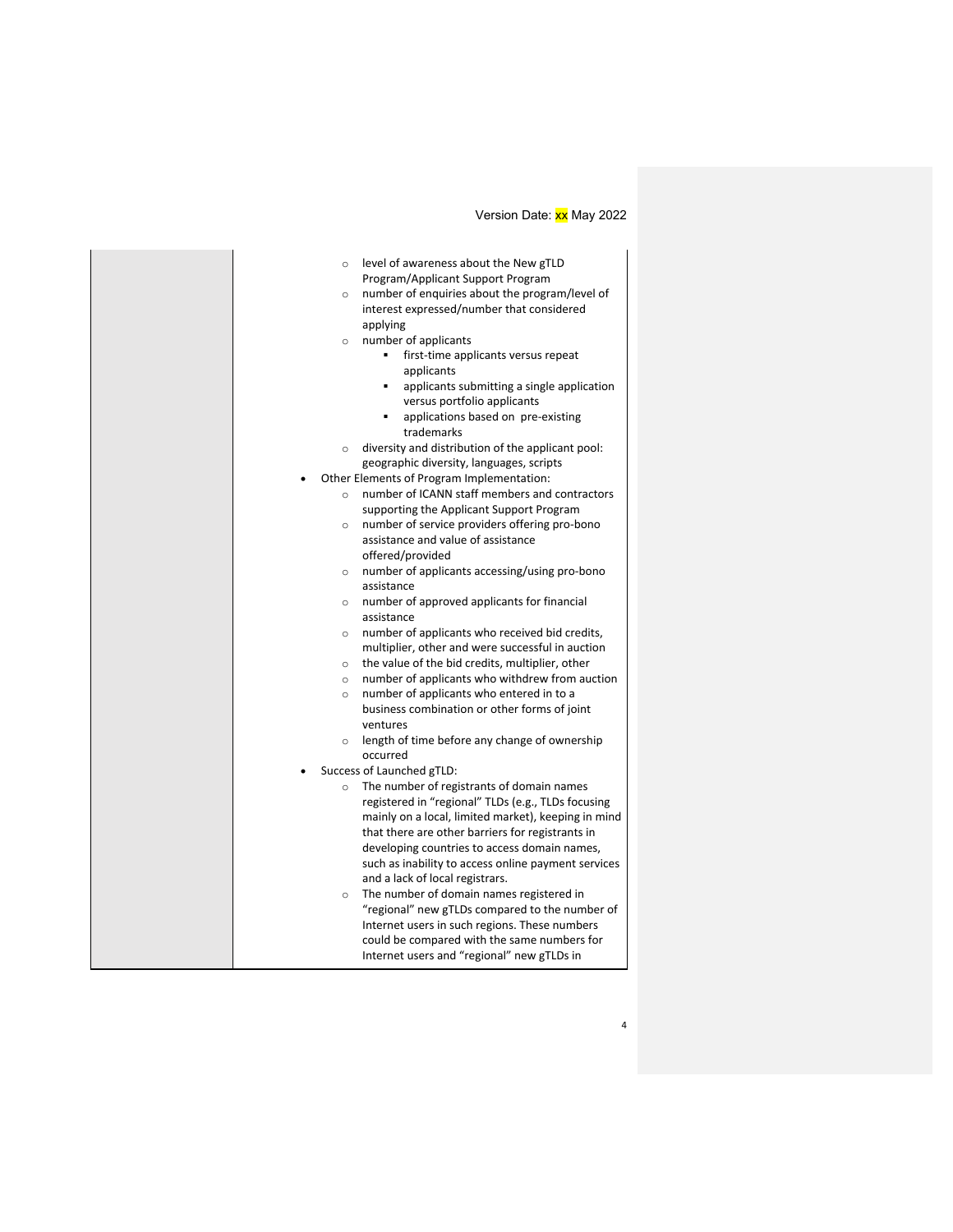developed regions such as Europe and North America.

## **Tasks:**

- **Task 5 – Analyze the set of suggested metrics in Implementation Guidance 17.9 and propose which ones should be prioritized. The set of prioritized metrics is NOT limited to what is identified in 17.9**
- **Task 6 – In identifying the suggested set of metrics, propose how they can be measured, as well as what represents success.**
- **Task 7 – Consider, and to the extent feasible, suggest how the "outreach, education, business case development, and application evaluation" elements of the Applicant Support Program may be impacted by the identified metrics and measures of success. For example, based on the success metrics for Awareness and Education, this may impact the approach for performing outreach and education.**

Implementation Guidance 17.10: The dedicated Implementation Review Team should consider how to allocate financial support in the case that available funding cannot provide fee reductions to all applicants that meet the scoring requirement threshold.

## **Tasks:**

• **Task 8 - Recommend a methodology for allocating financial support where there is inadequate funding for all qualified applicants.**

Implementation Guidance 28.10: The Implementation Review Team should develop guidelines about how public comments are to be utilized or taken into account by the relevant evaluators and panels, and these guidelines should be included in the Applicant Guidebook. The Applicant Guidebook should also be clear to what extent different types of comments will or will not impact scoring.

## **Tasks:**

• **Task 9 – Review the 2012 Applicant Guidebook and New gTLD Program Implementation Review Report and identify any deficiencies in clarity for how public comments are utilized by evaluators and panels. To the extent deficiencies are identified,**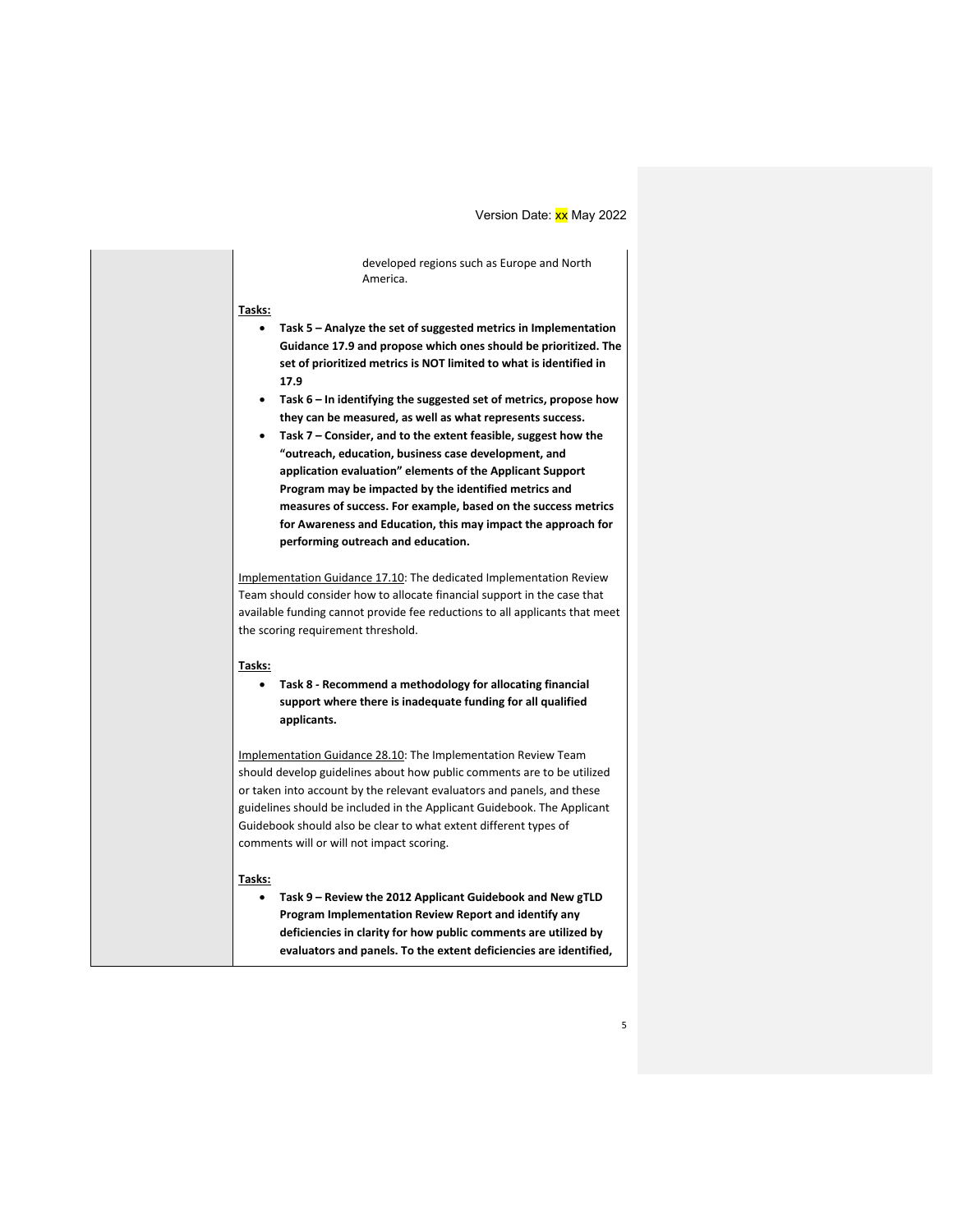## **recommend how those deficiencies can be mitigated through better guidance.**

Recommendation 31.15 The "quick look" mechanism, which applied to only the Limited Public Interest Objection in the 2012 round, must be developed by the Implementation Review Team for all formal objection types. The "quick look" is designed to identify and eliminate frivolous and/or abusive objections.

#### **Tasks:**

• **Task 10 – Recommend criteria for identifying and determining what constitutes a frivolous and/or abusive objection for each of the four objection types, to employed during the "quick look" mechanisms.**

Implementation Guidance 34.11: The Working Group urges the Implementation Review Team to consider 1. Changing the passing score for achieving community priority status from a numerical score to a percentage of the total number of possible points and 2. Lowering the threshold for achieving community-based status from the 87.5% of the total available evaluation points (14 out of 16 points) as was the case in the 2012 round to 75-80% of the total available points.

## **Tasks:**

• **Task 11 – Recommend whether or not the threshold for passing Community Priority Evaluation should be materially changed (e.g., from 87.5% to 75-80%). If recommending a material change, provide an impact analysis and detailed rationale for the change.**

### **Group 2:**

**The following Outputs are determined to require additional guidance to support the implementation of the relevant Outputs in the SubPro Final Report. The relevant Outputs from the SubPro Final Report are referenced and are accompanied by specific tasks to be performed by the GGP and represent the specific scope of work for Group 2.**

**TBD [TOPICS/OUTPUTS AND CORRESPONDING QUESTIONS ARE DEPENDENT UPON INPUT FROM THE ODP TEAM. PLEASE IGNORE GROUP 2 FOR NOW.]**

#### **Commented [SC1]:** Potential areas:

Implementation Guidance 9.6: During the evaluation process, the details of which will be determined in the implementation phase. The panel should be composed of experts in regulated industries, who will also be empowered to draw on the input of other experts in relevant fields.

Implementation Guidance 26.5: ICANN should structure its obligations to new gTLD registries so that it can delay their addition to the root zone in case of DNS service instabilities. Objective criteria should be developed to determine what could be classified as a "service instability."

Implementation Guidance 26.8: ICANN should continue to work with the community on mechanisms to monitor the root and develop procedures to ensure that any root zone scaling issues are detected in a timely manner.

Implementation Guidance 29.5: The ICANN community should develop name collision risk criteria and a test to provide information to an applicant for any given string after the application window closes so that the applicant can determine if they should move forward with evaluation.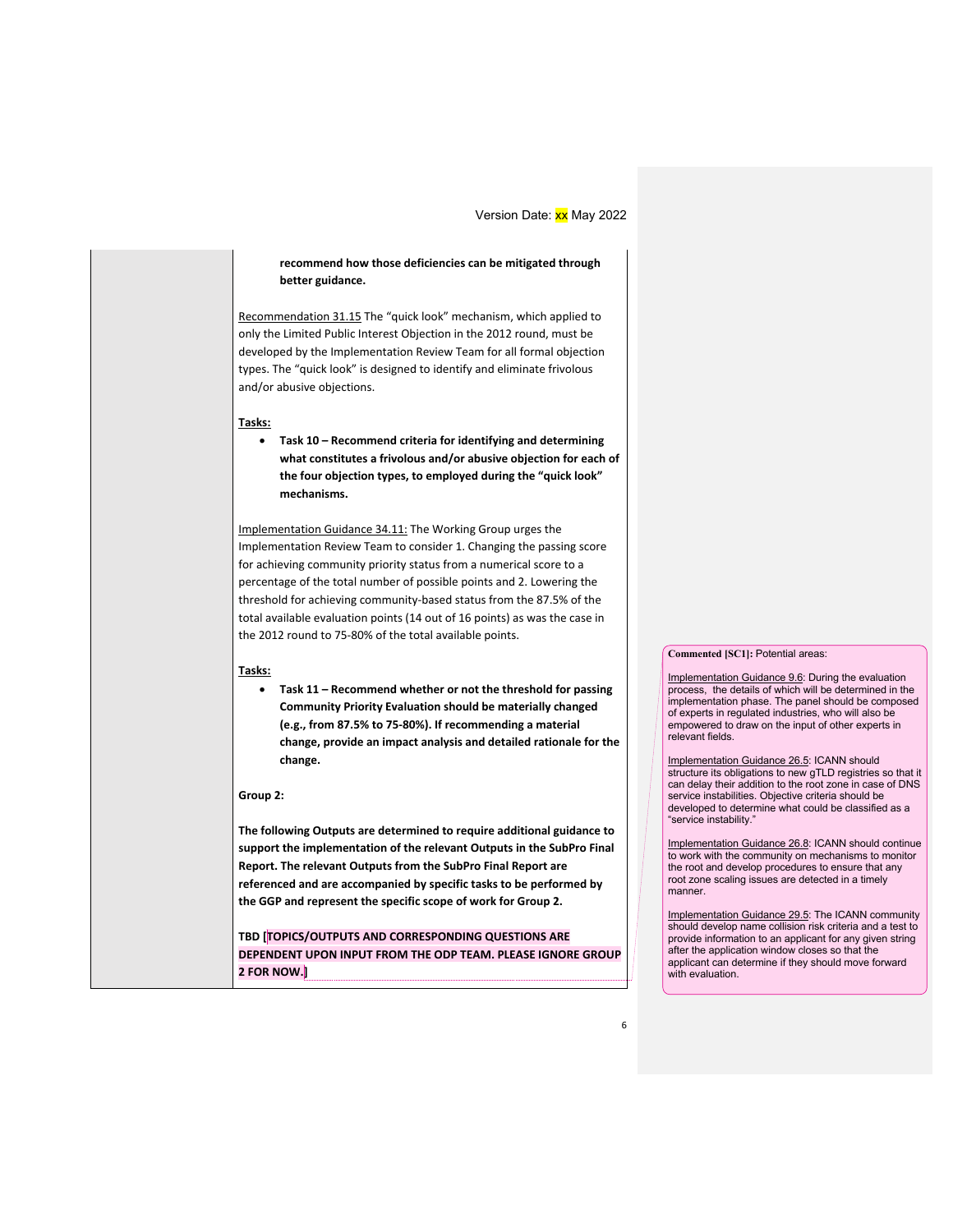| 4. Proposed WG<br>mechanism (e.g., WG,                                    | This GGP will operate as a Steering Group with oversight over sub-teams<br>that may be created on each task or overall issue.                                                                                                                                                                                                                                                                                                                                                                                      |                |                       |  |
|---------------------------------------------------------------------------|--------------------------------------------------------------------------------------------------------------------------------------------------------------------------------------------------------------------------------------------------------------------------------------------------------------------------------------------------------------------------------------------------------------------------------------------------------------------------------------------------------------------|----------------|-----------------------|--|
| DT, individual<br>volunteers)                                             | The Steering Group, provided it possesses adequate expertise, may<br>perform the task(s) itself. However, if the task(s) are better performed by<br>Subject Matter Experts (SMEs), the Steering Group will be accountable<br>and responsible for the work to be performed by the SMEs.                                                                                                                                                                                                                             |                |                       |  |
|                                                                           | The Steering Group will serve in the roles as described for both Group 1<br>and Group 2.                                                                                                                                                                                                                                                                                                                                                                                                                           |                |                       |  |
| 5. Method of operation,<br>if different from GNSO<br><b>Working Group</b> | This Steering Group will follow the method of operation as detailed in the<br>GNSO Working Group Guidelines, with the additional provisions below.                                                                                                                                                                                                                                                                                                                                                                 |                |                       |  |
| <b>Guidelines</b>                                                         | <b>Steering Group Structure:</b>                                                                                                                                                                                                                                                                                                                                                                                                                                                                                   |                |                       |  |
|                                                                           | The Steering Group will employ a "Representative + Observers" model,<br>consisting of Members and Observers.                                                                                                                                                                                                                                                                                                                                                                                                       |                |                       |  |
|                                                                           | The "Representative + Observers" model is chosen to enable the Steering<br>Group to conduct and conclude its work, and oversight activities, in an<br>efficient/effective manner while allowing for inclusive community<br>participation. As this GGP builds on the existing SubPro work and is<br>intended to conclude in an expeditious manner, Members must either<br>possess a level of expertise in previous deliberations and/or knowledge<br>that may have been lacking during those initial deliberations. |                |                       |  |
|                                                                           | The table below indicates the maximum number of Members and<br>Alternates that groups may appoint.                                                                                                                                                                                                                                                                                                                                                                                                                 |                |                       |  |
|                                                                           | Group                                                                                                                                                                                                                                                                                                                                                                                                                                                                                                              | Member (up to) | <b>Alternates (up</b> |  |
|                                                                           |                                                                                                                                                                                                                                                                                                                                                                                                                                                                                                                    |                | to)                   |  |
|                                                                           | RySG                                                                                                                                                                                                                                                                                                                                                                                                                                                                                                               | 2              | 1                     |  |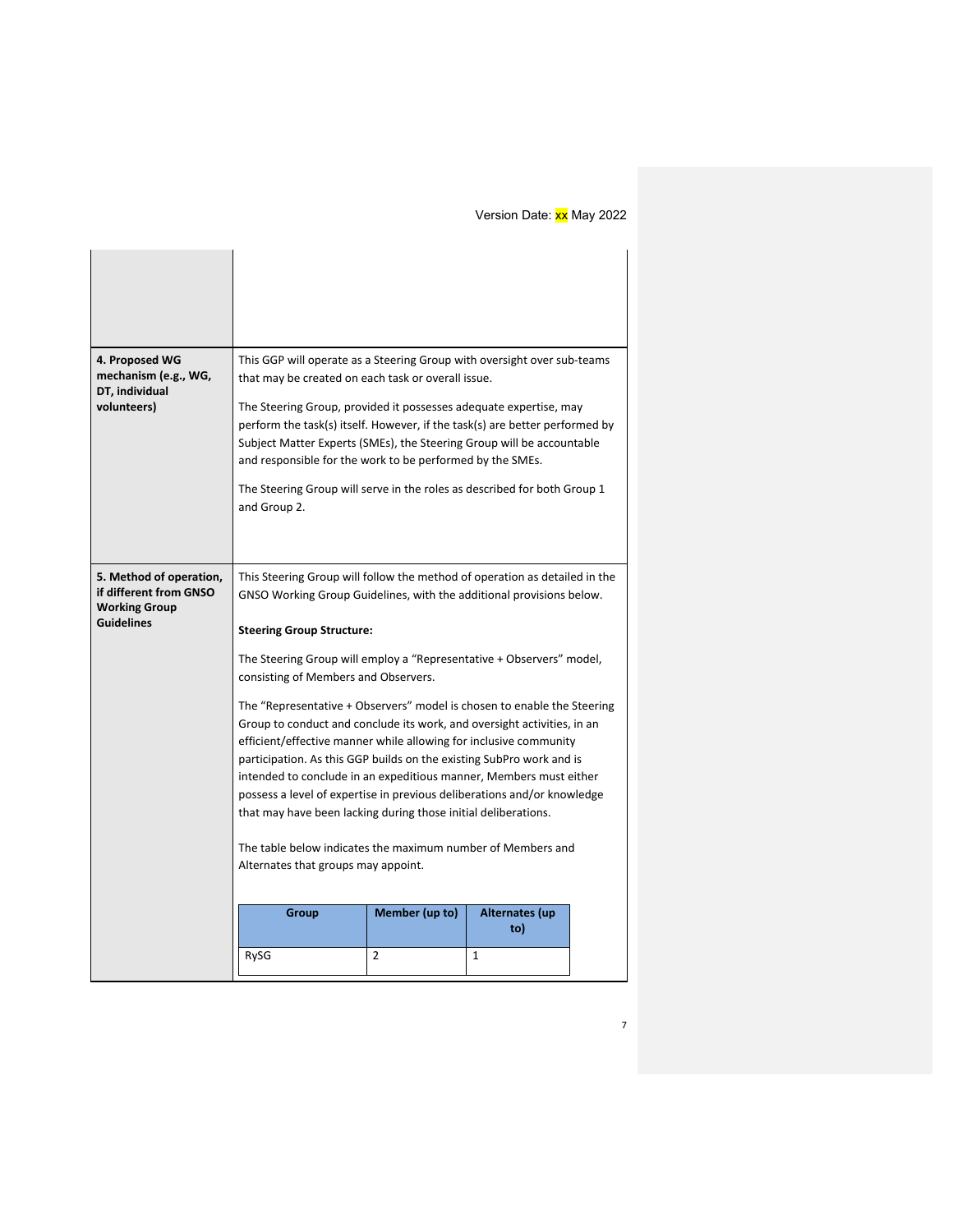| <b>RrSG</b>                                                                                                                                                                                                                                                                                                                                                                                                                                    | $\overline{2}$ | 1            |  |
|------------------------------------------------------------------------------------------------------------------------------------------------------------------------------------------------------------------------------------------------------------------------------------------------------------------------------------------------------------------------------------------------------------------------------------------------|----------------|--------------|--|
| <b>CSG</b>                                                                                                                                                                                                                                                                                                                                                                                                                                     | $\overline{2}$ | $\mathbf{1}$ |  |
| <b>NCSG</b>                                                                                                                                                                                                                                                                                                                                                                                                                                    | $\overline{2}$ | $\mathbf{1}$ |  |
| ASO                                                                                                                                                                                                                                                                                                                                                                                                                                            | 2              | 1            |  |
| ccNSO                                                                                                                                                                                                                                                                                                                                                                                                                                          | $\overline{2}$ | $\mathbf{1}$ |  |
| <b>ALAC</b>                                                                                                                                                                                                                                                                                                                                                                                                                                    | $\overline{2}$ | 1            |  |
| <b>GAC</b>                                                                                                                                                                                                                                                                                                                                                                                                                                     | 2              | $\mathbf{1}$ |  |
| <b>SSAC</b>                                                                                                                                                                                                                                                                                                                                                                                                                                    | 2              | $\mathbf{1}$ |  |
| <b>RSSAC</b>                                                                                                                                                                                                                                                                                                                                                                                                                                   | $\overline{2}$ | $\mathbf{1}$ |  |
| organization.<br>As described in Section 4, the Steering Group has the flexibility/discretion                                                                                                                                                                                                                                                                                                                                                  |                |              |  |
| to rely on Subject Matter Experts (SMEs) in specific fields to aid in<br>deliberations for certain tasks. These SMEs will not be considered as<br>Members as captured in the table above. The SMEs may perform some,<br>the majority of, or all of the relevant work, but remain subject to the<br>oversight of the Steering Group; in addition, any recommendations from<br>the SMEs are ultimately subject to Steering Group consensus call. |                |              |  |
| As this GGP is seeking to provide guidance to aid in the implementation of<br>SubPro recommendations, the Steering Group should seek the<br>participation of one or more <b>ICANN Org Liaison</b> (e.g., from the Global<br>Domains & Strategy (GDS) department).                                                                                                                                                                              |                |              |  |
| Leadership Structure:                                                                                                                                                                                                                                                                                                                                                                                                                          |                |              |  |
|                                                                                                                                                                                                                                                                                                                                                                                                                                                |                |              |  |
| One (1) Chair                                                                                                                                                                                                                                                                                                                                                                                                                                  |                |              |  |